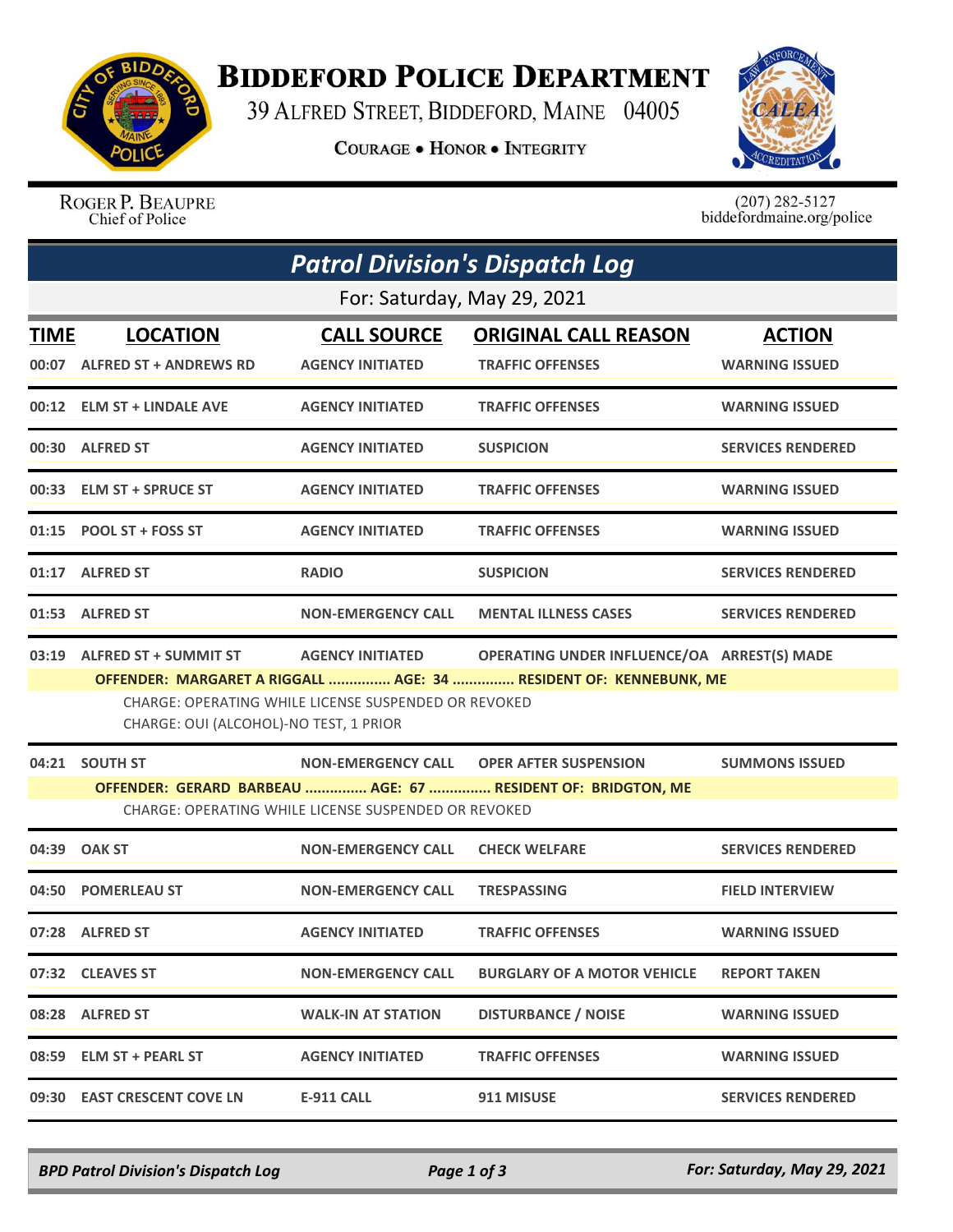| <b>TIME</b> | <b>LOCATION</b>                                    | <b>CALL SOURCE</b>        | <b>ORIGINAL CALL REASON</b>                                         | <b>ACTION</b>             |
|-------------|----------------------------------------------------|---------------------------|---------------------------------------------------------------------|---------------------------|
|             | 09:47 OAKWOOD CIR                                  | E-911 CALL                | 911 MISUSE                                                          | <b>DISPATCH HANDLED</b>   |
|             | 10:02    FOSS ST                                   | <b>NON-EMERGENCY CALL</b> | <b>PARKING COMPLAINT</b>                                            | <b>SERVICES RENDERED</b>  |
|             | 10:03 BRADBURY ST                                  | <b>E-911 CALL</b>         | <b>MEDICAL W/ ASSIST</b>                                            | <b>NO TRANSPORT</b>       |
|             | 10:08 ALFRED ST                                    | <b>E-911 CALL</b>         | <b>TRESPASSING</b>                                                  | <b>REPORT TAKEN</b>       |
|             | 10:08 GRANITE ST                                   | <b>E-911 CALL</b>         | <b>SUSPICION</b>                                                    | <b>SERVICES RENDERED</b>  |
|             | <b>10:17 VINE ST</b>                               | E-911 CALL                | 911 MISUSE                                                          | <b>DISPATCH HANDLED</b>   |
|             | 10:34 SUMMER ST                                    | <b>AGENCY INITIATED</b>   | <b>ANIMAL COMPLAINT</b>                                             | <b>NEGATIVE CONTACT</b>   |
|             | 10:38 ALFRED ST + MARINER WAY                      | <b>E-911 CALL</b>         | <b>TRAFFIC SIGNALS</b>                                              | <b>SERVICES RENDERED</b>  |
|             | 10:53 PIERSONS LN                                  | <b>E-911 CALL</b>         | 911 MISUSE                                                          | <b>DISPATCH HANDLED</b>   |
|             | 11:13 GREENFIELD LN                                | <b>E-911 CALL</b>         | 911 MISUSE                                                          | <b>DISPATCH HANDLED</b>   |
|             | 11:40 KING ST + FOSS ST                            | <b>AGENCY INITIATED</b>   | <b>PARKING COMPLAINT</b>                                            | <b>SERVICES RENDERED</b>  |
|             | 11:54 PROSPECT ST                                  | <b>NON-EMERGENCY CALL</b> | <b>CHECK WELFARE</b>                                                | <b>SERVICES RENDERED</b>  |
| 12:34       | <b>ELM ST</b>                                      | <b>E-911 CALL</b>         | <b>DOMESTIC COMPLAINTS</b>                                          | <b>ARREST(S) MADE</b>     |
|             |                                                    |                           | OFFENDER: MELISSA STARR DIONNE  AGE: 21  RESIDENT OF: BIDDEFORD, ME |                           |
|             | <b>CHARGE: DOMESTIC VIOLENCE ASSAULT</b>           |                           |                                                                     |                           |
|             | 12:38 ALFRED ST                                    | <b>NON-EMERGENCY CALL</b> | <b>SUSPICION</b>                                                    | <b>SERVICES RENDERED</b>  |
|             | 12:49 WASHINGTON ST + JEFFERSON NON-EMERGENCY CALL |                           | <b>CHECK WELFARE</b>                                                | <b>NEGATIVE CONTACT</b>   |
|             | <b>12:56 MAIN ST</b>                               | E-911 CALL                | 911 MISUSE                                                          | <b>DISPATCH HANDLED</b>   |
|             | 13:01 MIDDLE ST                                    | <b>NON-EMERGENCY CALL</b> | <b>CIVIL COMPLAINT</b>                                              | <b>SERVICES RENDERED</b>  |
|             | 13:58 WEST ST                                      | <b>NON-EMERGENCY CALL</b> | <b>DRUNKENNESS</b>                                                  | <b>REMOVED HAZARD</b>     |
|             | <b>14:07 WEST ST</b>                               | <b>AGENCY INITIATED</b>   | ANIMAL COMPLAINT                                                    | <b>SERVICES RENDERED</b>  |
|             | 14:13 JEFFERSON ST                                 | <b>NON-EMERGENCY CALL</b> | <b>HARASSMENT</b>                                                   | <b>REPORT TAKEN</b>       |
|             | <b>15:09 HILL ST</b>                               | E-911 CALL                | <b>THEFT</b>                                                        | <b>REPORT TAKEN</b>       |
|             | 15:45 LIND AVE                                     | <b>NON-EMERGENCY CALL</b> | <b>SUSPICION</b>                                                    | <b>SERVICES RENDERED</b>  |
|             | 15:52 GERTRUDE AVE                                 | <b>NON-EMERGENCY CALL</b> | <b>PARKING COMPLAINT</b>                                            | <b>NO ACTION REQUIRED</b> |
|             | <b>16:03 GUINEA RD</b>                             | <b>AGENCY INITIATED</b>   | <b>TRAFFIC OFFENSES</b>                                             | <b>WARNING ISSUED</b>     |
|             | 17:29 SULLIVAN ST                                  | <b>NON-EMERGENCY CALL</b> | <b>MENTAL ILLNESS CASES</b>                                         | <b>REPORT TAKEN</b>       |
|             |                                                    |                           |                                                                     |                           |

*BPD Patrol Division's Dispatch Log Page 2 of 3 For: Saturday, May 29, 2021*